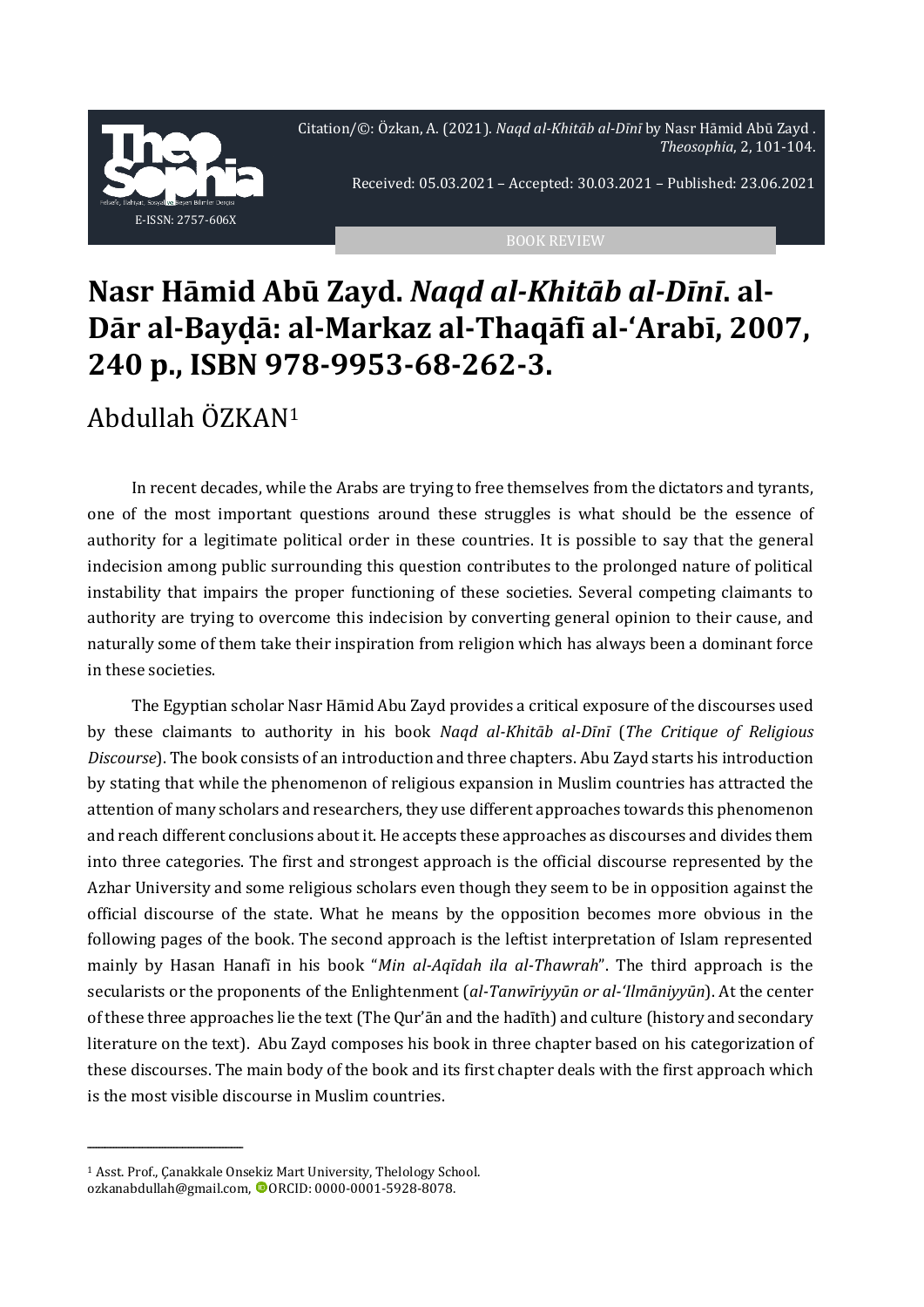For Abu Zayd, the first approach includes both the extremists and the moderates since he sees the difference between them in degree and not in quality. To exemplify, he examines both Sayyid Qutb and Yusuf Qardawi in this chapter. This approach builds its discourse on some components which are not open for argument and discussion. At the center of these components there are two essentials: the text (*nass*) and the authority (*hākimiyah* (p. 13).

With the preachers and scholars help, the religious discourse employs certain mechanisms to attract its audience in ideological level. The mechanisms are;

1. The unification of the idea and the religion, as a result this, the abolition of the distance between the subject and object.

2. The explanation of the phenomena, natural or sociological, with reference to the first cause which is God.

3. The ultimate trust on the authority of the salaf and the culture (*turāth*), and the acceptance of their sacredness.

4. The self-confidence of being the holders of truth. With the help of this, they can crush any dissent without feeling any guilt.

5. The destruction of the historical context and its ignorance. This enables them to imagine a golden past which they can mourn over it for its lost (p. 14).

Abu Zayd goes on to explain these mechanisms in the following pages. His main opponents in this part of the book are Sayyid Qutb and Yusuf Qardawi. He also gives long explanation of the excommunication process (*takfīr*) utilized by these scholars. According to him, the excommunication happens frequently or randomly based on the closeness of this discourse to the political authority (p. 20).

Abu Zayd thinks that this discourse has two starting points (*muntalaqāt*) to justify their mechanisms. These are the authority (*hākimiyah*) and the text (*nass*). According to this discourse, only God is the owner of authority. However, they ignore their part in the display of this authority in this world. They hold the monopoly of understanding and interpreting God's authority, and by doing so they establish their own authority. Even though they claim that there is no clergy in Islam, their own discourse gives them more authority in Islam than the church gives to the clergy in Christianity. Their understanding of the authority (*hākimiyah*) results in the creation of hierarchy in the society (p. 69).

According to Abu Zayd, there is agreement and conformity between the religious discourse and the political authority even though they seem to be in disagreement on the surface. This is because they both understand the authority using the same mechanisms, and this understanding unites them in nature (p. 82).

According to Abū Zayd the religious discourse also destroys reason in Islam. They explain everything based on the text, and their motto is "if there is a text, there is no room for reasoning". Since they ignore the historical dimension of the culture and the secondary literature, everything which has been produced in this culture contributes as text for them. This in turn causes the freezing of understanding and reasoning (p. 93).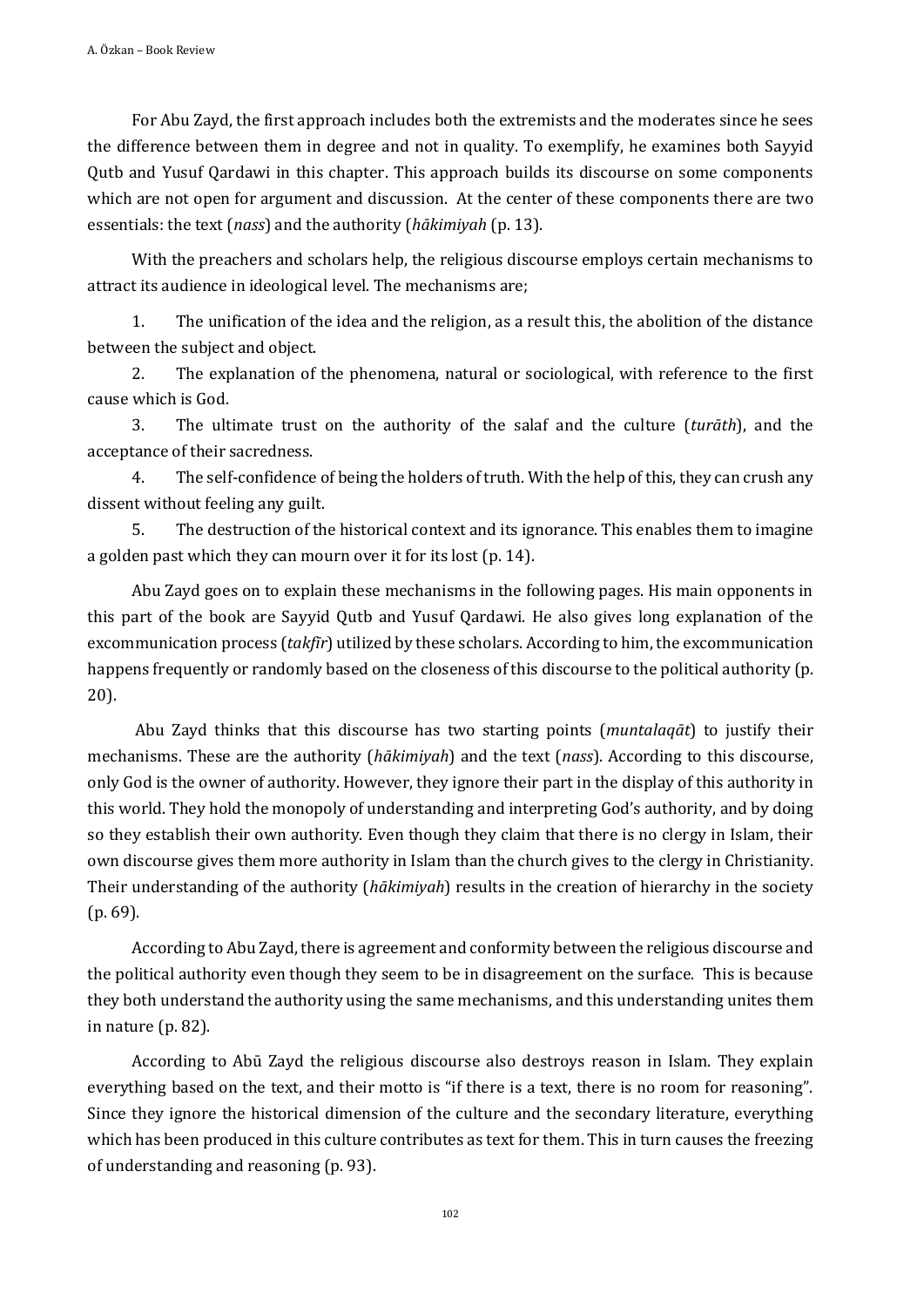For Abū Zayd the aim of religion is to establish the use of reason in every aspects of life, in society and in natural world (p.62). The essence and the beginning of religion is to establish the rule of reason and there is no way other than to work for that cause (p.108). Even though the religious discourse has the highest and strongest voice in the society, it is just a simple discourse taken from the family, the religious schools, and the mass media. It has no real solution for the problems of the simple citizen, and most of the time the representatives of this discourse are the most corrupt ones in their societies (p. 114).

In the second chapter, Nasr Hāmid Abū Zayd takes the leftist interpretation of Islam into consideration. The title for this chapter itself brings the question to the mind about the leftist understanding, whether it is an interpretation or coloring? (p.115). Abū Zayd gives us some information about the acceptable reading and intentional reading. The Sunni theologians shunned the Shii understanding of Islam labeling it as the intentional reading (p. 118). For in the intentional reading, the interpretation is the result of the reader's ideology projected to the text. Abū Zayd says that the leftist interpretation of Islam is effected by a western ideology which is Marxism, even though the proponents of this interpretation claim to be independent from the hegemony of the West (p.130).

For the leftist Islam the motto is "the solution is the renewal of the culture." Based on this understanding, they read the history from the viewpoint of present day, but this reading is not a hermeneutic, it is the coloring of the sources for the intention of the reader. They assume that the writer is dead, and the text speaks for itself, historical and sociological background of the writer is not a concern anymore (p.120).

The representatives of the leftist Islam can be traced back to the earlier days of the twentieth century. In the middle of the twentieth century, Sayyid Qutb composed some works such as "*the Social Justice in Islam*" and "*the War between Islam and Capitalism*" in a leftist manner. But the term used by Hasan Hanafī in Egypt and he remained as the representative of this interpretation while the others moved from left to the far right. Hanafī's aim as outlined in his encyclopedic project "*Min al-Aqidah ila al-Thawrah*" was a reform in Islamic thought in general, in theology (*kalām*) in specific.

Abū Zayd says that the shortcomings of this approach are the freezing of the present in the past, favoring the politics over thought and the ideology over epistemology, and ignoring the historical and sociological dimensions of the text and the culture. With these shortcomings their understanding and interpretation stayed as the re-coloring of the past (p.183). Besides criticizing them however, Abū Zayd also gives them some praise for their achievements. He says that the leftist interpretation puts the man and his interests at the center of religion (p. 185), they understand the revelation inside the nature and lessen the metaphysical side of religion (p. 188), and unlike the Salafis, the leftists do not think that they are the holder of the ultimate truth, so they open spaces for reasoning and argument (p. 191).

The last chapter is reserved for the explanation of the scientific readings of the text. It is also the chapter for the proponents of Enlightenment and secularism. Abū Zayd mentions al-Tahtawī, Amin al-Khūlī and many others in this chapter. It is possible to say that he considers himself as the part of this group.